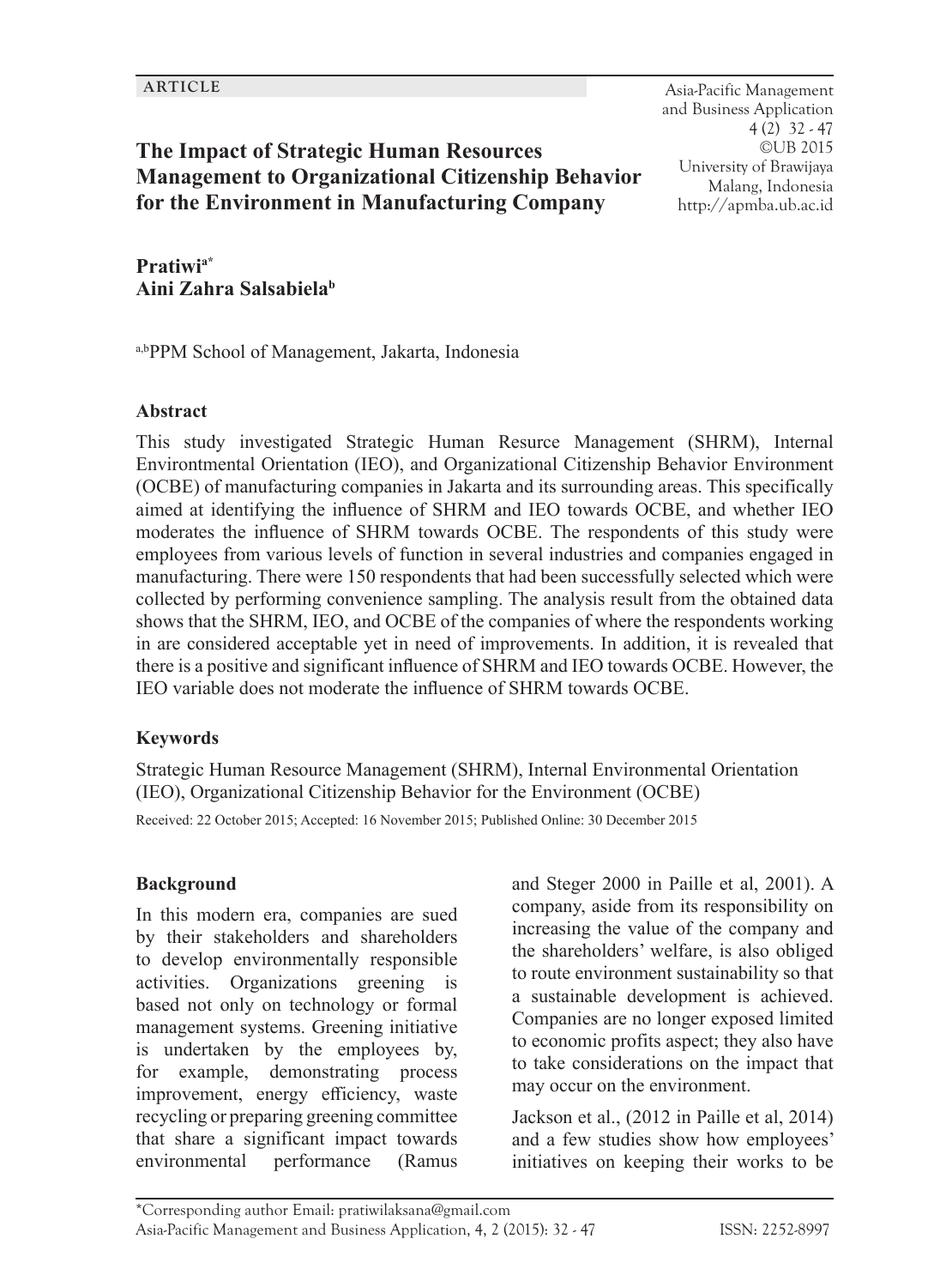in accordance with the environmental balance could give a significant role to the companies on reducing environmental problems. Some studies have explicitly<br>discussesed the extent of human discussesed the extent of human resurces on stimulating employees' ecofriendly behavior which then allows the companies to improve the environmental performance.

Indonesia is one of the countries in the world that has a relatively bad environmental performance. According to the State Ministry of Environment, the quality value of Indonesian living environment in 2013 is 63.13 and shows a slight increation in 2014 in the number of 63.42 in the scale of 100. Research result of the World Economic Forum shows the equal data, in which the value of the Environmental Performance Index (EPI) of Indonesia in 2014 is 44.36 and ranked 112 out of 178 countries worldwide. This number was obtained by referring to three indicators which are the quality of the river water, air quality, and forest cover. Greenpeace Indonesia mentioned that the main cause of the poor quality of Indonesia's environment is the pollution produced by industries in Indonesia. The data obtained by Greenpeace Indonesia shows that industrial waste, mainly from manufacturing industries, has been currently out of control thus causing long term damage on human and environmental health. Manufacturing industries frequently dispose hazardous chemicals of manufacturing processes waste. These harmful chemicals are disposed straightaway to the environment without any further management.

Paille et al (2014), in a journal entitled The Impact of HRM on Environmental Performace: An Employee-Level Study, has investigated the relationship between human resurces management with environmental performance by highlighting the employees involvement

in giving contributions to their company to become more environmentally friendly and is supported by internal orientation to the environment as its morderation. The object of this research is the employees of manufacturing industries in China. This research shows that Organizational Citizenship Behavior for the Environment (OCBE) or Eco-Friendly Employees Behavior mediates the relationship between Strategic Human Resurcess for the Environmental Performance. This leads to the need of more-focused selection, training provision, and rewards provision for employees who gradually show eco-friendly performance on their working activities. In addition, his research result also shows that Internal Environmental Orientation affects the relationship between Strategic Human Resurces Management with the OCBE. This indicates that there is a critical strategic orientation on directing and influencing the implementation of the company's strategic human resurce management.

Referring to the research conducted by Paille (2014) which is relevant to the manufacturing industries and environmental performance condition in Indonesia, the researcher considers that it is necessary to conduct a similar research with the sample of the employees of manufacturing companies in Indonesia.

# **Objectıves of the Reserach**

This research is conducted in Indonesia, which is a modification of the referred research conducted by Paille (2014). Referring to the model employed in the previous related research conducted by Paille (2014) in which the dependent variable is the Environmental Performance, the researcher considers that the analysis unit that is more relevant to this research is the manufacturing companies, in which a person or a group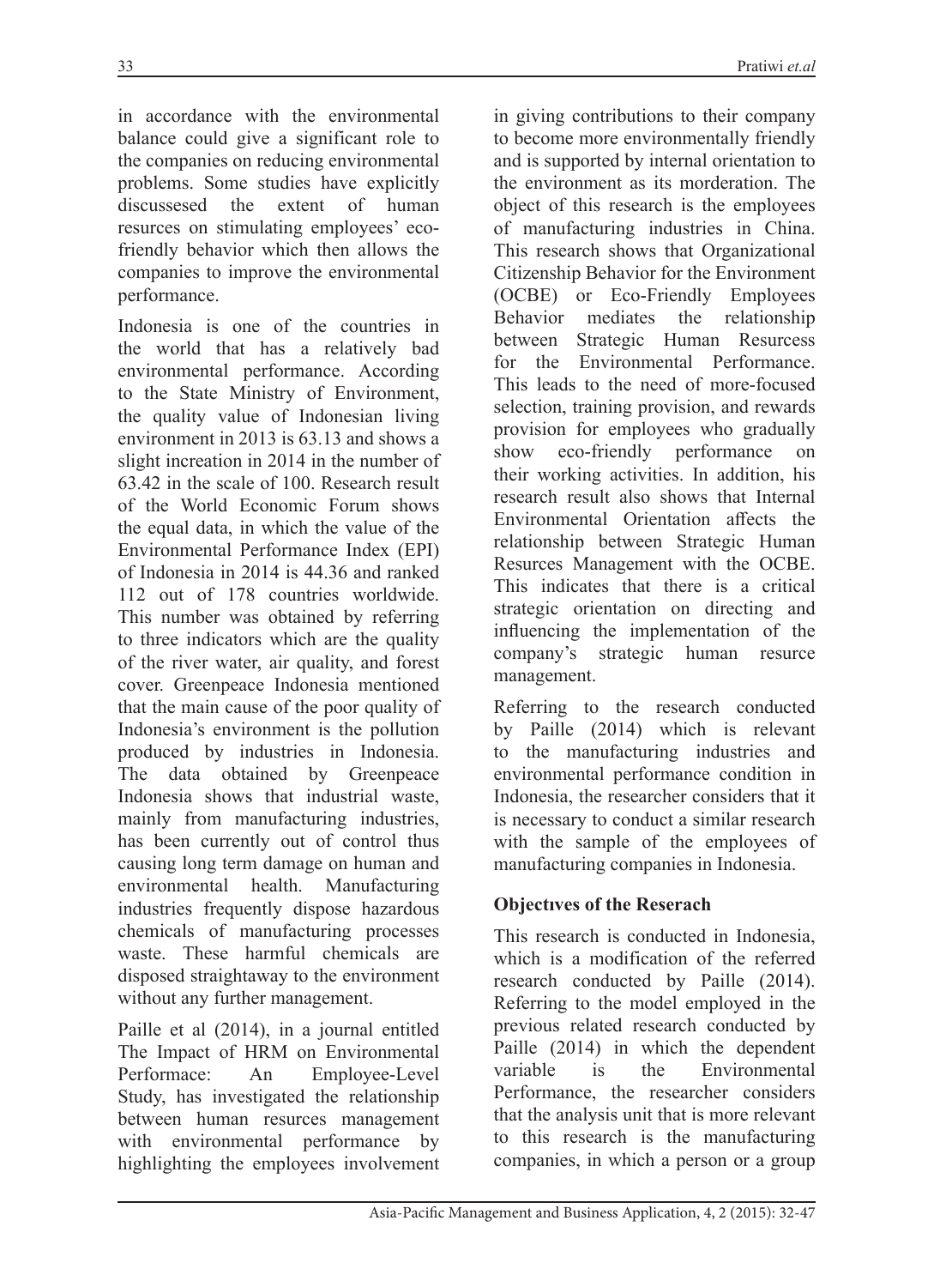of people are considered to be competent in answering the questionnaire on behalf of the company.

Considering the researcher's lack of access, the researcher simplifies the research model with Organizational Citizenship Behavior for the Environment (OCBE) or Pro-Environment Employees as the dependent variable, and the Strategic Human Resources Management and Internal Environment Orientation as the independent variable. Thus, the unit of analysis in this study is the manufacturing companies' employees, in which the voice of one employee represents their own selves. Finally, the objectives of this research are:

• To indicate the employees' appraisal on Strategic Human Resources Management (SHRM), Internal Environmental Orientation (IEO), and Organizational Citizenship Behavior for the Environment (OCBE) in manufacturing companies.

• To indicate the influence of Strategic Human Resources Management (SHRM) towards Organizational Citizenship Behavior for the Environment (OCBE)

• To indicate the influence of Internal Environmental Orientation (IEO) in moderating the influence of Strategic Human Resource Management (SHRM) strategy towards Organizational Citizenship Behavior for the Environment (OCBE)

• To indicate the direct influence of Internal Environmental Orientation (IEO) towards Organizational Citizenship Behavior for the Environment (OCBE)

# **Theoretıcal Revıew**

Strategic Human Resources Management Schuler and Walker in Schuler and Jackson (1999) defined strategic human resources management as a set of collective processes and activities possessed by the department of human resources and line managers to solve business problems related to the objectives of the organization. While Schuler (in Schuler and Jackson, 1999) defined strategic human resources management as all activities that affect individual behavior in an effort to formulate and implement business strategic needs.

Human resources play an important role in achieving the goals of the organization. Organization is defined as a unit that coordinates two or more human resources in achieving sustainable goals. In order for any business organization can survive and compete in globalization era, with a broad and strict competition, superior human resources are needed. Tahir (2011) mentioned a superior human resource is a human resource that not only has the capability in doing routine duties, but those who also contributes in adding values for the organization. They should be partners, players, and pioneers in creating added values and play as the agent of change. Aside of hiring superior human resources, human resources management also plays a crucial share. Human resources management must be designed to strengthen the individual competence and organizational capabilities, creating results that can contribute the organization strategy.

Milliman and Clair (1996) are the first to propose an exploration of the role of human resources management in the environment management. They developed a ''Model of Human Resources Environment Management Practices'' that involved fourmain steps. First, the company needs an environmental vision as a guideline to develop strategies. Second, employees must be trained to comprehend the philosophy of the company's environmental vision through goals and strategies. Third, the employees' performance needs to be evaluated using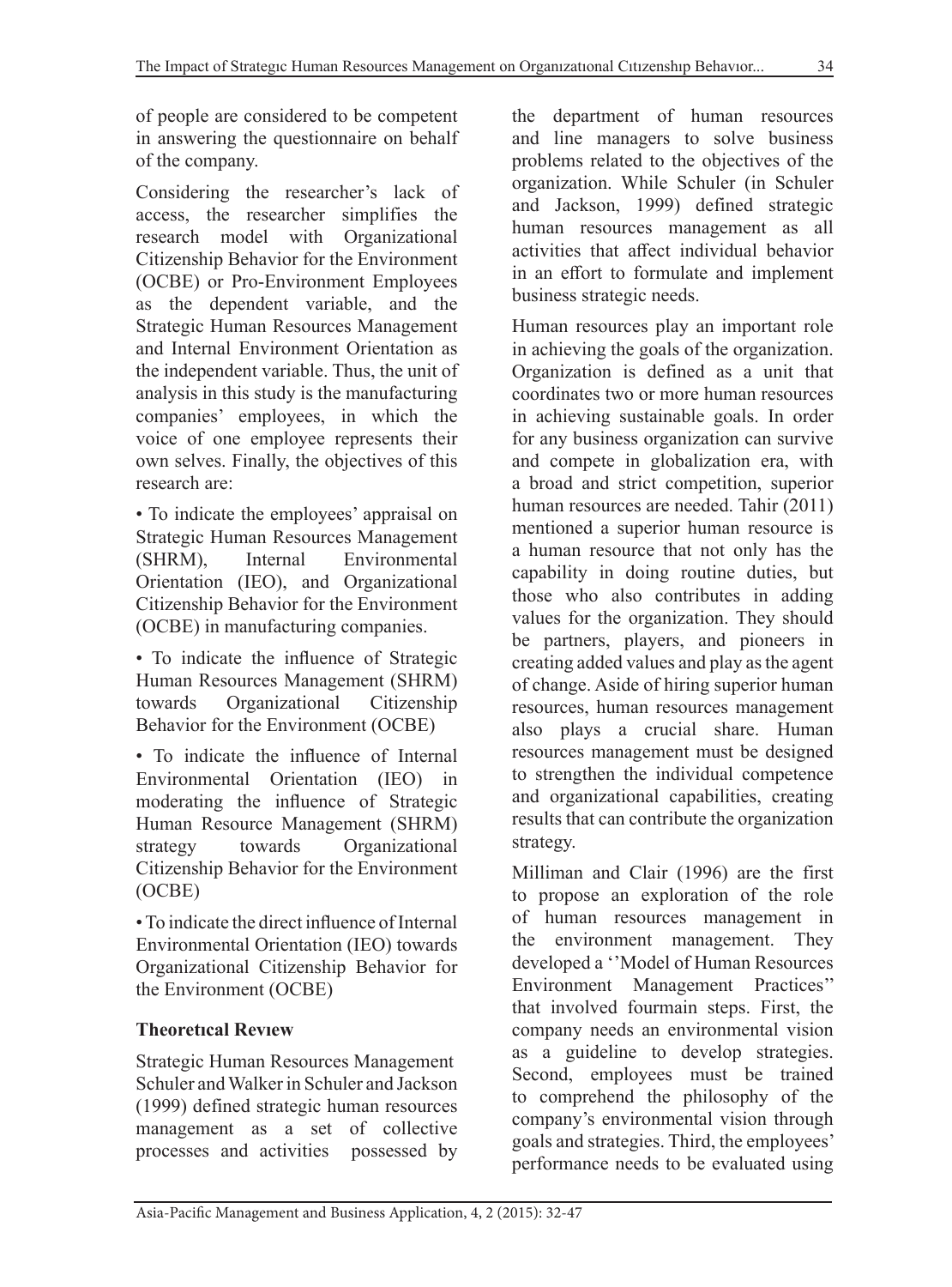an assessment system that is in accordance with those goals. Fourth, reward program should be defined and recognizes proenvironmental behavior in the workplace.

A literature review conducted by Renwick et al (2013) provides a valuable understanding about the evolution of environmental human resources management. Renwick (2013) summarized the three core components of environmental human resources management aspects. The first core component is related to the system of recruitment and selection, training and development that support environmental understanding and encourage environmental management leadership. The second core component is related to the eco-friendly employees' motivation, appraisal, and reward. The third core component is related to the stimulation of employees' engagement, employees' empowerment, and the creation of ecofriendly organization.

## **Organizational Citizenship Behavior Environment**

Organizational Citizenship Behavior (OCB) is the individual contribution that exceeds the role demands in the workplace. OCB involves several behaviors include the willing of helping others, self volunteering for extra duties, and obeying the rules and procedures in workplace (Phillip et al, 2000) . These behaviors indicate a pro-social behavior, which is a positive, constructive, and helpful social behaviors (Aldag & Resckhe, 1997). According to Luthan (2006) , basic personality of OCB reflects a cooperative, helpful, caring, and conscientious character of employees. Generally, the analysis framework used for OCB can also be implemented for environmental issues, for example, for a study measuring the positive relationship between employees' commitment to the environment and the reduction of pollution.

Other studies indicate the importance of the participation of employees in various greening initiatives (pollution prevention,<br>waste management. environmental waste management, committee, etc.) to improve environmental performance (Boiral, 2009).

# **Internal Environmental Orientation**

Environmental orientation reflects the extent of companies in committing protection to the environment, which comes from their willingness to recognize and integrate environmental concerns into business strategy (Banerjee et al., 2003). Based on empirical research conducted by Banerjee (2002), it was reported that the environmental orientation may be focused internally or externally. The external orientation reflects on how the external factors as customers, commercial partners, or citizens, can be affected by the decisions made by a company. In the other hand, the internal environmental orientation reflects the level of interest of the companies towards the environmental issues, as proven when a company makes a clear policy statement, develops values on the importance of environmental sustainability, or the efforts made by managerial staffs towards employees in order to help them to protect the environment.

Banerjee (2002) stated that environmental orientation is seen as a strategic issue only when the managerial staffs believe that business strategy should contemplate the environment. Without the support of managerial staffs, internal environmental orientation can give results that are less significant than expected. The company should gain support from managers, and if the managers less comprehend the environmental issues, they tend to be careless in undertaking the efforts to implement the principal of eco-friendly human resources. When employees sense that they are encouraged and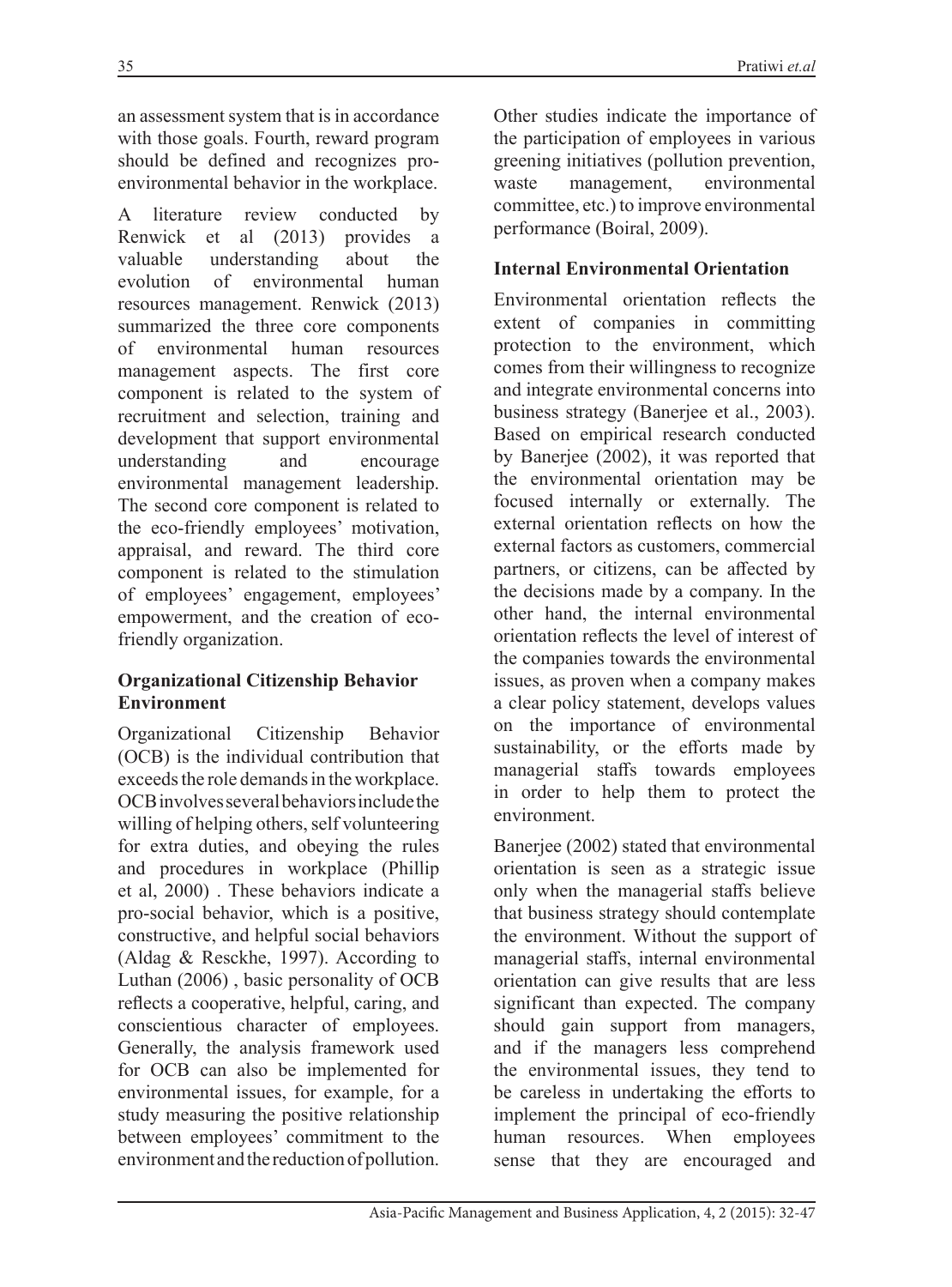supported by the managerial staff, they will be willing to engage in proenvironment behaviors as a contribution to their company. A research conducted by Banerjee et al. (2003) identified factors concerning in social, regulation, competitive advantage and commitment of management as a potential force that could push the company to implement internal environment orientation. Among those factors, management commitment becomes the main force of the internal environment orientation.

# **Research Hypotheses**

The relationships and the relevance of factors that will be investigated in this

research adapt and modify the previous research conducted Paille et al (2014)

H1: Strategic Human Resources Management (SHRM) shares a positive influence towards Organizational Citizenship Behavior for the Environment (OCBE)

H2: Internal Environmental Orientation (IEO) shares a positive influence towards Organizational Citizenship Behavior for the Environment (OCBE)

H3: Internal Environmental Orientation (IEO) moderates the influence of Strategic Human Resources Management (SHRM) towards Organizational Citizenship Behavior for the Environment (OCBE)



**Figure 1. Research Hypotheses**

# **Research Methods**

### **Respondents**

The respondents of this research are employees of companies engaged in manufacturing. The sampling method used in this research is convenience sampling, a sampling procedure that names samples from people or units that are most easily accessible (Fink, 1995).

### **Research Variables**

### a. Dependent Variable

Dependent variable, also termed as output variable or consequent variable, is a variable that is described, affected, or the one which is the consequence of the independent variable. The dependent variable in this research is Organizational Citizenship Behavior for theEnvironment (OCBE).

### b. Independent Variable

Independent variable, also termed as stimulus variables or predictor variable, is defined as a variable that affects or causes the occurrence or the changing of dependent variable. The independent variables in this research are Strategic Human Resources Management (SHRM) and Internal Environmental Orietation (IEO).

### **Data Collection Method**

Data collection was undertaken by employing structured questionnaire filling method. This technique requires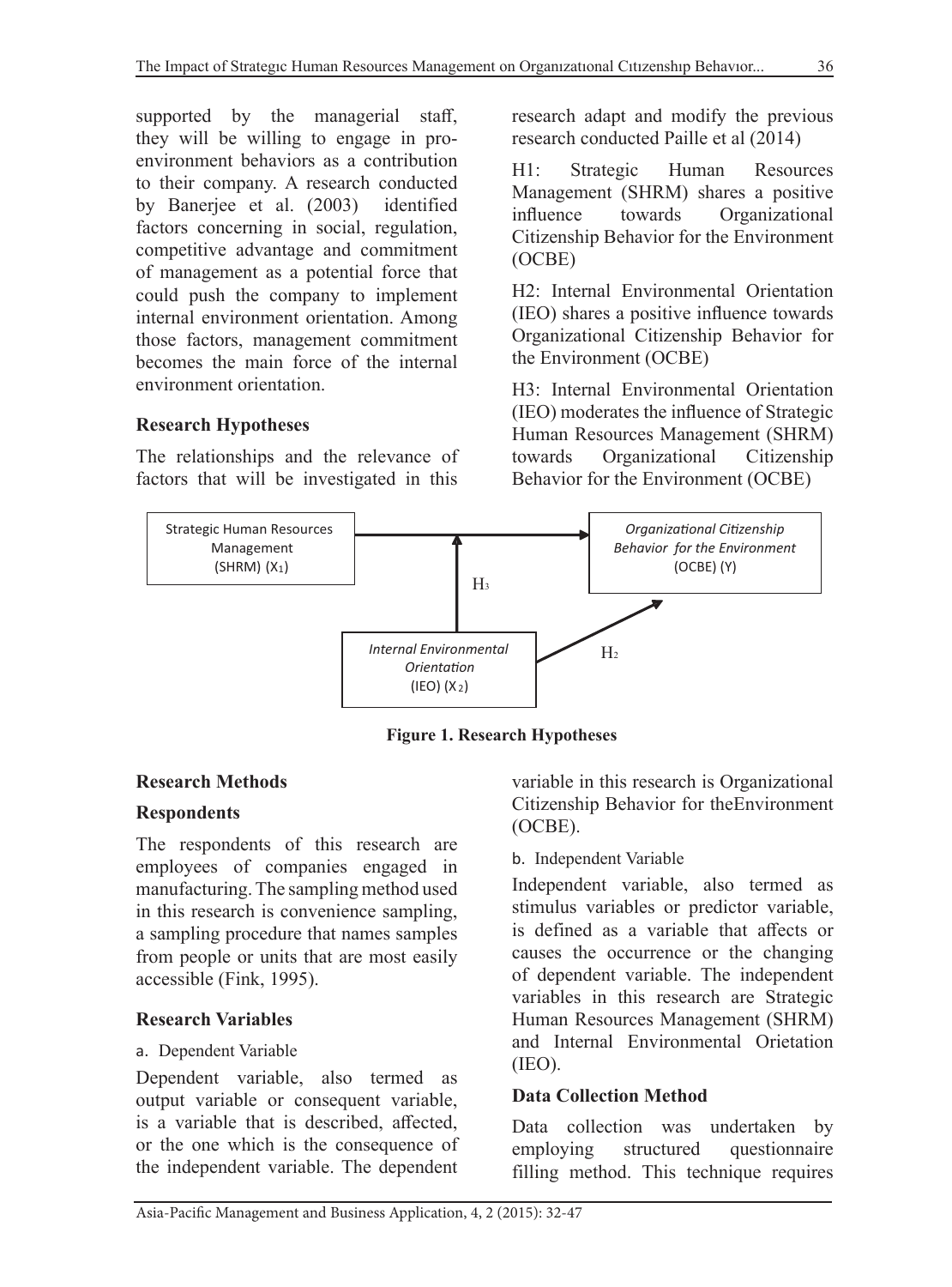the respondents to take a responsibility in reading and answering the questions. The questionnaire was made in online version and distributed through emails and social media. The questions that are presented in the questionnaire are closed questions. Closed questions are created by using a 1-4 likert scale from Strongly Disagree-Do Not Agree-Agree-Strongly Agree.

# **Data Analysis**

After being obtained, the data were then validated and analyzed by employing multiple linear regression statistics analysis. The explanations are as follows.

a. Validity and Realiability Assessment of the Research Instrument

Validity and reliability assessment towards the research instruments are very crucial in order to gain a valid and reliable research result. An instrument is said to be valid if it is able to measure, and it is said to be reliabile if the instrument shows the same data on several times of data measuring procedures. An instrument is said to be valid if the pearson product moment coefficient correlation r-statistics > r-table, while an instrument is said to be reliable if the Alpha Cranbach is greater than 0.60 (Sugiyono, 2008).

b. Classic Assumption Assessment

Classic assumption assessment is a data analysis that is undertaken by employing hierarchical multiple regression in the model and hypothesis assessment. Regression models obtained from the smallest squares method (Ordinary Least Square-OLS) is a regression model that produces best linear unbias estimate-BLUE. This situation will occur if some of these following classic assumptions of the best (Best Linear Unbias Estimate -BLUE). This situation occurs if some of the following classic assumptions are fulfilled:

1. Normality Assessment

Normality assessment aims to examine whether in regression models, nuisance variable or residual shows a normal distribution. As it was discussed that the t and F test assumes that the residual value follows the normal distribution. A statistical test in a small number of samples can be invalid when this assumption is violated. Principally, the normality can be detected by observing the spread of data (point) on the diagonal axis of the graph or by observing the residual histogram.

If the data center on diagonal line and follow the direction of the diagonal line, or if the histogram graph shows a normal distribution pattern, then the regression meets the normality assumption. If the data center away from the diagonal and/or do not follow the direction of the diagonal line or the histogram graph does not show a normal distribution pattern, then the regression model does not meet the normality assumption.

The other statistical test that can be used to assess normality is a Kolmogorof-Smirnov (K-S) non-parametric statistical test (Ghozali, 2005).

# 2. Autocorrelation Assessment

Autocorrelation assessment aims at testing whether there is a correlation between the t period errors with the errors in t-1 period (previous period) in a linear regression model. If there is a correlation, then it can be concluded that there is an autocorrelation error. An autocorrelation can be detected by using Durbin-Watson test.

If the Durbin-Watson (DW) value lies between the upper bound (du) and (4 du), then the autocorrelation coefficient is equal to zero, or in other words, there is no autocorrelation. If the DW value lies lower than the lower bound (dl), then the autocorrelation coefficient is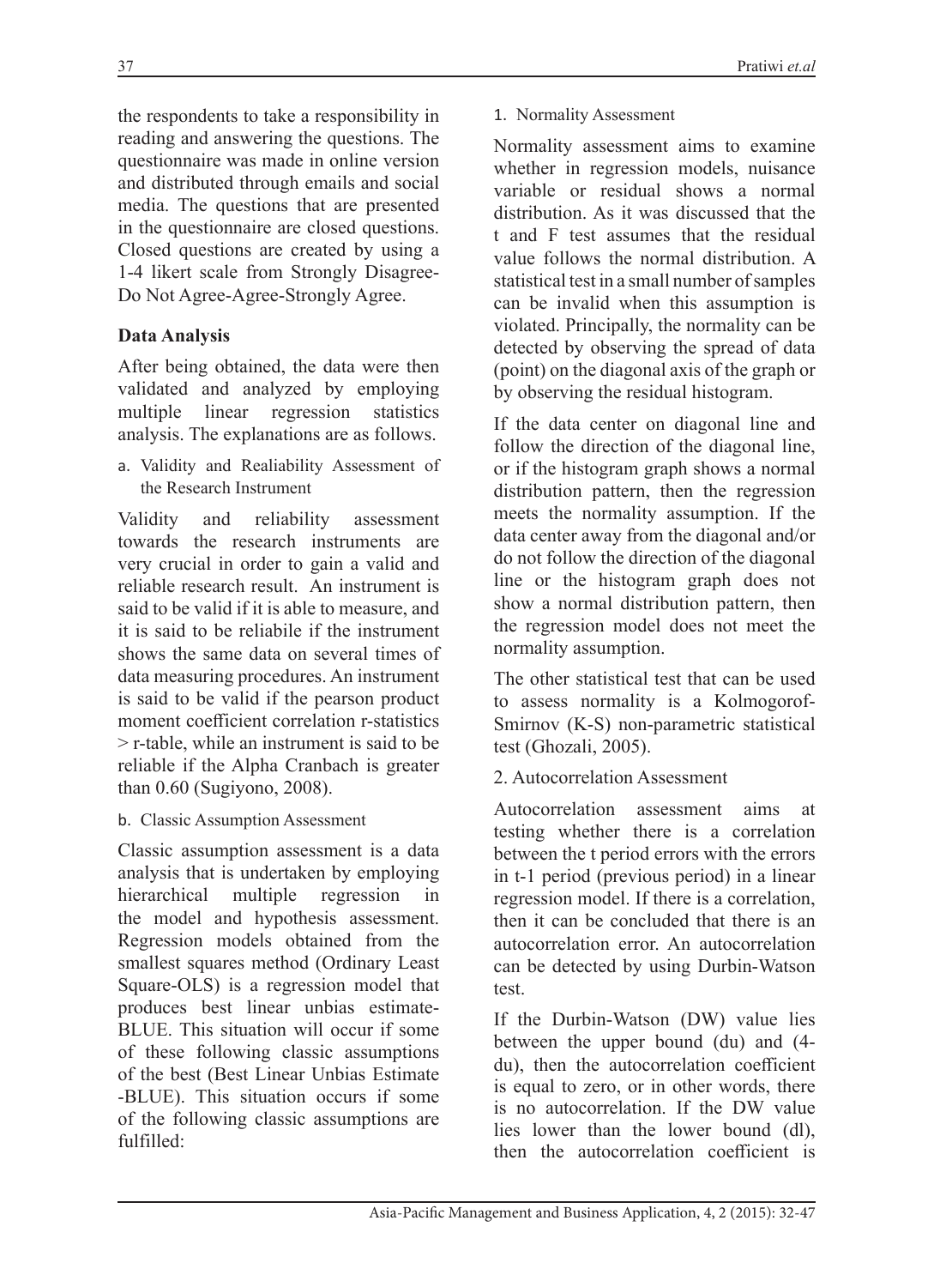greater than zero, which means that there is a positive autocorrelation. If the DW value is greater than (4-dl), then the autocorrelation coefficient is smaller than zero, which means that there is a negative autocorrelation (Ghozali, 2005).

### 3. Heteroskedastisity Assessment

Heteroskedastisity assessment aims to test the occurrence of variant shift of residuals in the regression model in one to other observations. Homokedastisity persists when the variant of the residual of one to other observations is constant, while heterokedastisity persists when it is inconstant and can be detected by using Glejser Test. If the significance probability of the independent variable is above the confidence level  $(\alpha)$ , then heterokedastisitas does not occur (Ghozali, 2005).

## 4. Multicollinearity Assessment

Multicollinearity assessment aims at testing the correlation between independent variables in the regression. A good regression model should not contain correlation among the independent variables (containing no multicollinearity). A method used to identify the presence of multicollinearity can be observed from its tolerance value and variance inflation factor (VIF). The limit of tolerance value is 0.10, equal to the 10 VIF value. If the tolerance value  $> 0.10$  and VIF  $< 10$ , it can be said that multicollinearity does not persist. In other words, if the tolerance value < 0.10 and  $VIF > 10$  then the multicollinearity does persist. (Ghozali, 2005).

- a. Regression Analysis
- 1. Simple Linear Regression

According to Sugiyono (2008), this analysis is used by researchers when the researchers intend to predict the up and down condition of the dependent variable when one independent variable that plays as a predictor is being manipulated. The

equations obtained from simple regression is  $Y = a + bX$ 

- $Y =$  the subject of dependent variable's value that being predicted
- $a =$  the price of Y when  $X = 0$  (constant price)
- $b =$  regression coefficient
- $X =$  the subject on independent variable that have a specific value
- 2. Multiple Linear Regressions

Multiple linear regressions are a regression involving the relationship between one dependent variabel (Y) that being engaged with two or more independent variables. The common quation of the multiple linear regression is as follows:

- $Yi = -i$ th dependent variable
- $Xi = -ith$  independent variable
- $\epsilon i$  = error (error) on the –ith observation
- a0, a1, a2, a3, an = regression coefficient
- 3. Hierarchical Regression

The data analysis used is hierarchical regression, which is the development of the multiple regression analysis. The hierarchical regression model is used to determine the moderation influence of the core variable influence by using three stages multiple regressions analysis. These stages are as follows:

1) First stage, regression is performed only on the independent variable towards the dependent variable with the employed models, that is:

 $Y = a + b1X1 + e$ 

2) Second stage, the regression is performed on the first stage and added with moderation variable. The regression model is:

 $Y = a + b1X1 + b2X2 + e$ 

3) Third stage, by adding moderated interaction variable, which results in the multiplication of independent variable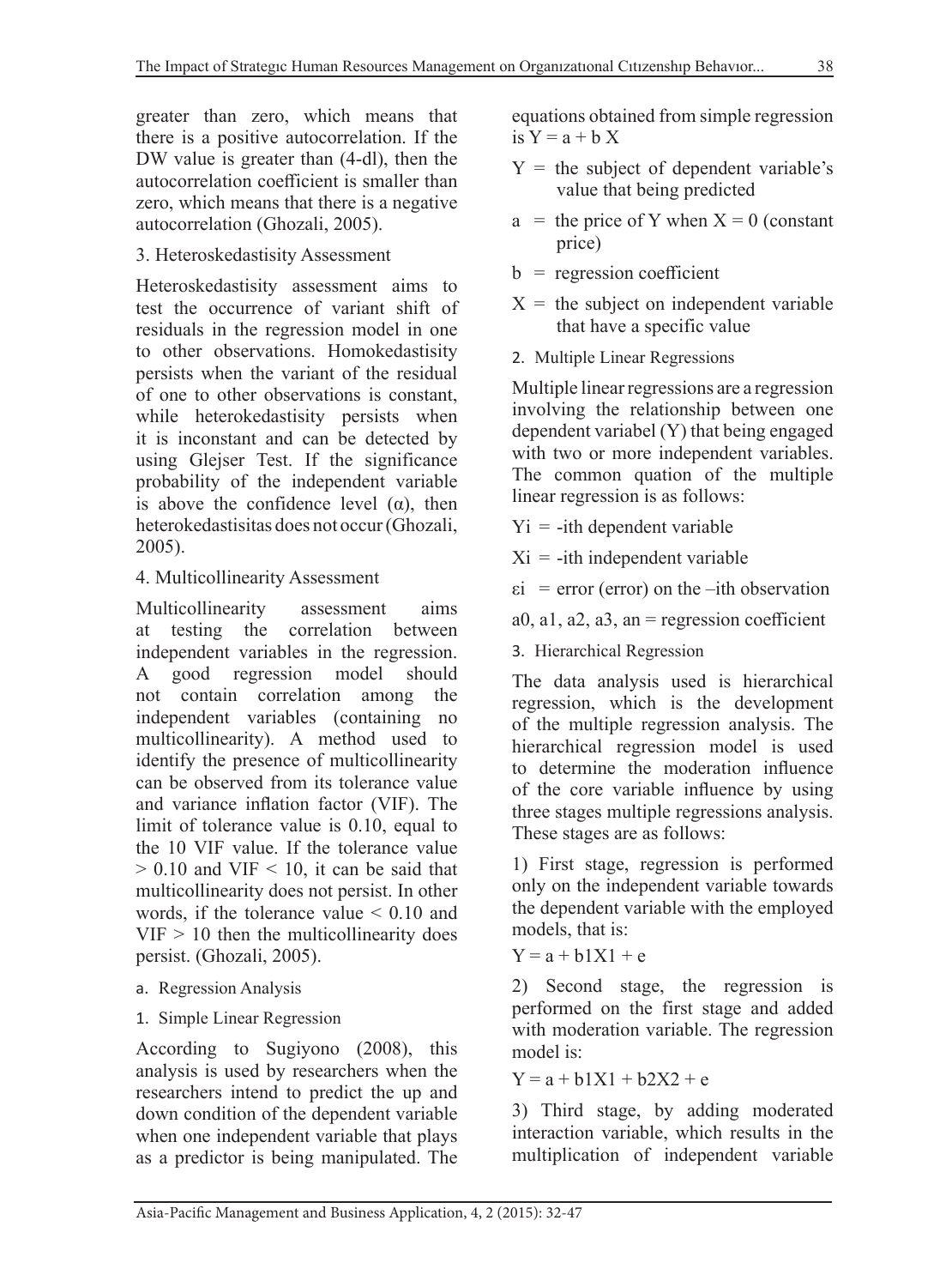with the moderators. The dummy variable developed by (K-1) is first created, in which K is the sum of of the moderation group. Dummy variable was created by  $(K-1)$ , in which K is the number of group moderation. The regression model becomes:

 $Y = a + b1X1$ .  $X2 + e$ 

### **Questionnaire**

As explained in the previous discussion, this research modifies the previous research conducted by Paille et.al (2014) [10], in which the variables being investigated in that research involve the Strategic Human Resources Management (SHRM) as the independent variable, environmental performance as the dependent variable, organizational citizenship behavior for the environment (OCBE) as the mediator, and internal environmental orientation (IEO) as the moderator between the SHRM and OCBE. However, due to the limited access with the respondents of the survey, the researcher has modified the adopted model, in which the environmental variable is not included in this research. The dependent variable in this research is Organizational Citizenship Behavior for the Environment (OCBE), with Strategic Human Resources Management (SHRM) as the independent variable, and Internal Environmental Orientation (IEO) as the independent variable as well as the moderator between the SHRM with OCBE.

Each of the variables that were examined was outlined in nineteen indicators. These indicators were then included to the questionnaire and then assessed by the respondents. Each statement will be assessed by the respondents by using likert scale with four assessment scale  $(1 =$ Strongly Disagree  $2 = Disagree, 3 = Agree,$  $4 =$  Strongly Agree). The statements are presented in Table 1.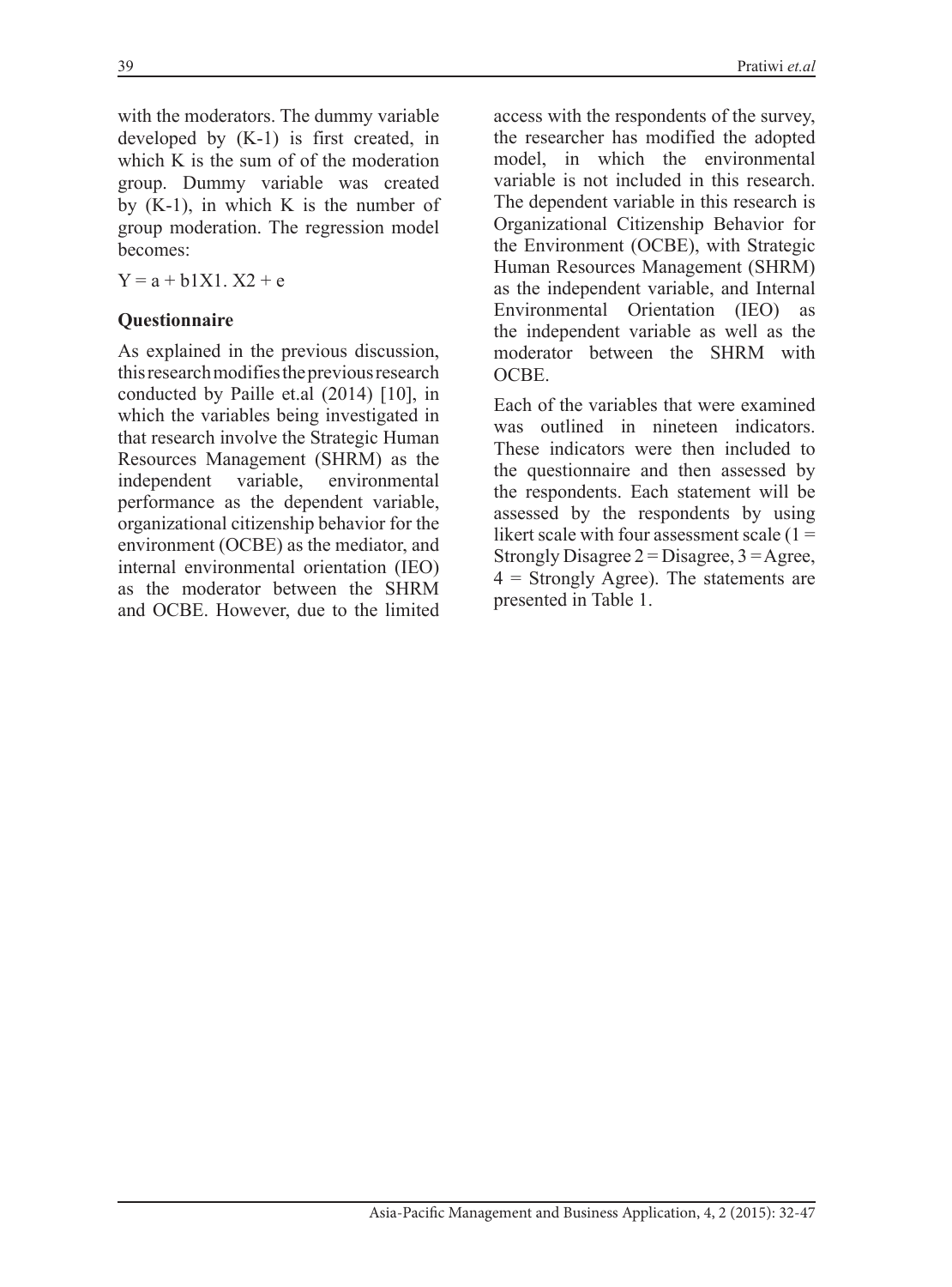| <b>Indicator Code</b> | <b>Statement</b>                                                                                                                                  |
|-----------------------|---------------------------------------------------------------------------------------------------------------------------------------------------|
| <b>SHRM1</b>          | Company has a human resources strategy that support company's strategy of<br>pro-environment                                                      |
| <b>SHRM2</b>          | Company encourages a pro-environment leadership                                                                                                   |
| <b>SHRM3</b>          | Company provides training and development that encourage the emplo-<br>yees' comprehension of pro-environment knowledge and behavior              |
| SHRM4                 | Company evaluates employees by referring employees' pro-environ-<br>ment behavior (e.g.: waste and pollution minimization, etc.)                  |
| <b>SHRM 5</b>         | Company modifies the compensation/reward system to encourage the<br>employees to perform pro-environment behaviors                                |
| IEO <sub>1</sub>      | Company undertakes the efforts in making the employees comprehend<br>the importance of environmental sustainability                               |
| IEO <sub>2</sub>      | Company has a clear regulation on encouraging environmental aware-<br>ness in each operational field.                                             |
| IEO <sub>3</sub>      | Environmental sustainability is very appreciated by all employees                                                                                 |
| IEO <sub>4</sub>      | Environmental sustainability is one of an upheld value in the company                                                                             |
| IEO 5                 | There are efforts by the company's commanders towards the employees<br>to help them protecting the environment                                    |
| IEO 6                 | Company is actively improve the environmentally friendly procedure,<br>waste recycling, limiting pollution-triggering activities in the workplace |
| OCBE <sub>1</sub>     | At work, I consider my actions before doing something that may affect<br>the environment                                                          |
| OCBE <sub>2</sub>     | I voluntary perform environmental-care behaviors and initiatives in my<br>daily activities in the workplace                                       |
| OCBE <sub>3</sub>     | I give advice to my colleagues on how to be more effective in protecting<br>the environment, even when it was not my direct responsibility        |
| OCBE <sub>4</sub>     | I actively take part on environmental care events held in/by my company                                                                           |
| OCBE 5                | I take environmental-care move that positively contributes to company's<br>image                                                                  |
| OCBE 6                | I voluntary help my colleagues considering the environmental impact<br>from the activities that they conduct                                      |
| OCBE <sub>7</sub>     | I encourage my colleagues to adop environmentally friendly behaviors                                                                              |
| OCBE <sub>8</sub>     | I encourage my colleagues to share their ideas and opinions regarding<br>environmental issues                                                     |

| <b>Table 1. Statements in the Questionnaire Research</b> |  |  |  |  |
|----------------------------------------------------------|--|--|--|--|
|----------------------------------------------------------|--|--|--|--|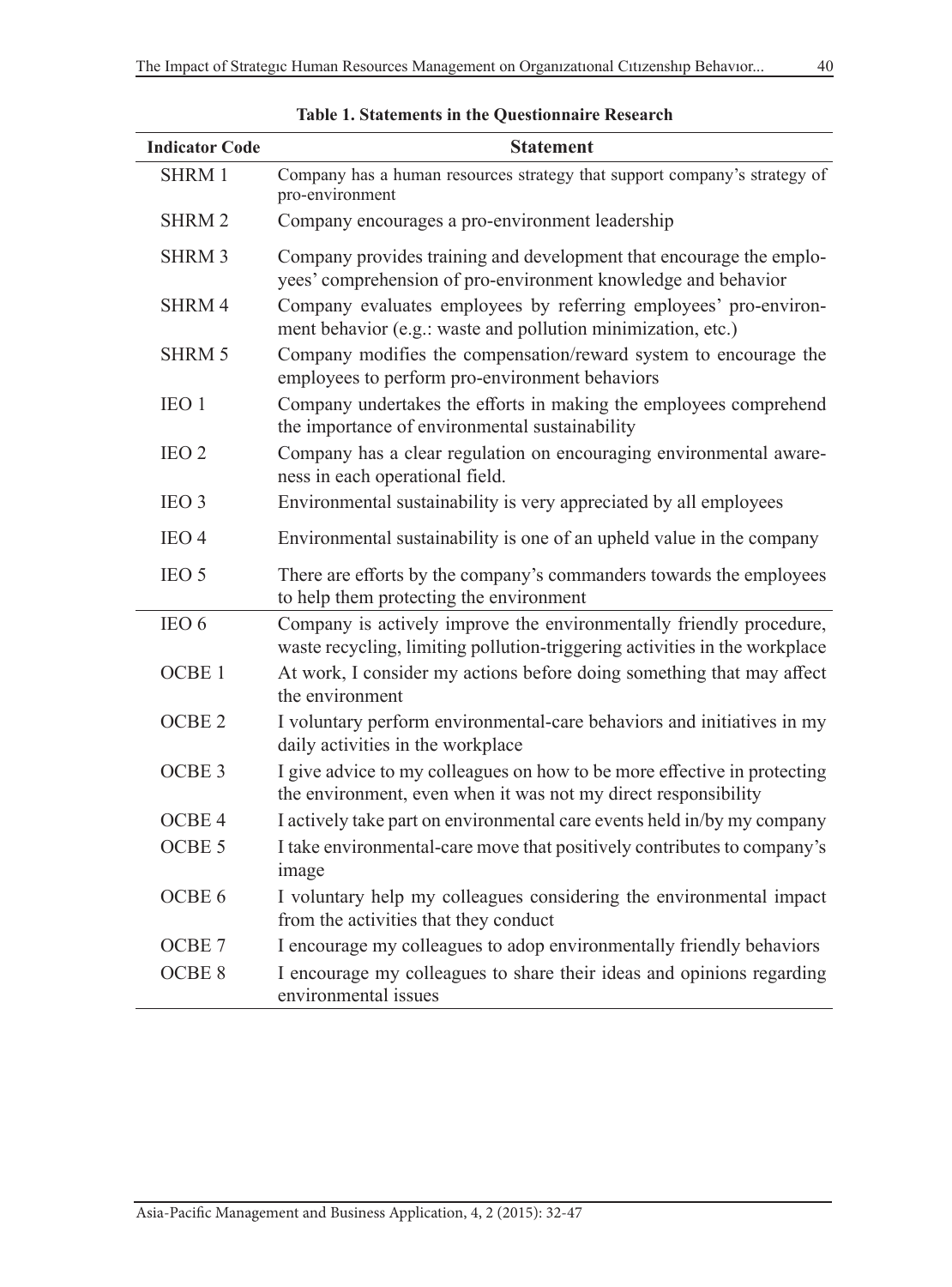## **Results and Dıscussıons**

### **1. Respondents of the Research**

There were 150 respondents involved in this research varies from several field including food and beverages, automotive, weapons, pharmaceuticals, and more. The respondents of this survey were selected

from private national and international scale companies, and also Indonesian state owned enterprises (BUMN).

1. Descriptive Assessment Results

According to Hague (1995), we can interpret a research result into an assessment interval as follows:

| <b>Assessment interval</b> | Interpretasi                                 |
|----------------------------|----------------------------------------------|
| $3.20 - 4.00$              | Acceptable                                   |
| $2.80 - 3.19$              | Acceptable, yet require an improvement       |
| $2.40 - 2.79$              | Acceptable, yet require a lot of improvement |
| $1.00 - 2.39$              | Unacceptable                                 |

**Table 2. The Assessment of Interpretation**

If observed descriptively, each variable of this research result on data as presented in Table 3.

**Table 3. Descriptive Assessment Results**

| Variable    | Value |
|-------------|-------|
| <b>SHRM</b> | 3.00  |
| <b>IEO</b>  | 2.91  |
| <b>OCBE</b> | 3.04  |

By comparing Table 2 and Table 3, it can be concluded that respondents consider Strategic Human Resources Management (SHRM), Internal Environtmental Orientation (IEO), as well as Organizational Citizenship Behavior for the Environment (OCBE) of their companies to be acceptable but in need of improvement.

If described in each of the indicators, the SHRM variable, the whole indicators belong to the criteria of "acceptable" but in need of improvement. From the five constituting indicators, the statements "the company evaluates employees based on the employees' pro-environment behavior (e.g.: waste and pollution minimization, etc.)" and "company modifies the compensation/reward system

to encourage the employees to perform a pro-environment behavior" gained below average of 3 according to repondents' assessment.

While for IEO variable, there is one indicator that belongs to "acceptable yet require an improvement" criteria and scored below 2.91 in statement "Company undertakes the efforts to make the employees comprehend the importance of environmental conservation".

For OCBE variable, all indicators belongs to "acceptable yet require an improvement" criteria. Out of the eight constituting indicators, the statements "I voluntary perform environmentalcare behaviors and initiatives in my daily activities in the workplace", "I give advice to my colleagues on how to be more effective in protecting the environment, even when it was not my direct responsibility", "I actively take part on environmental care events held in/ by my company", "I voluntary help my colleagues considering the environmental impact from the activities that they conduct", and "I encourage my colleagues to share their ideas and opinions regarding environmental issues" gained below average of 3.04 according to respondents' assessment.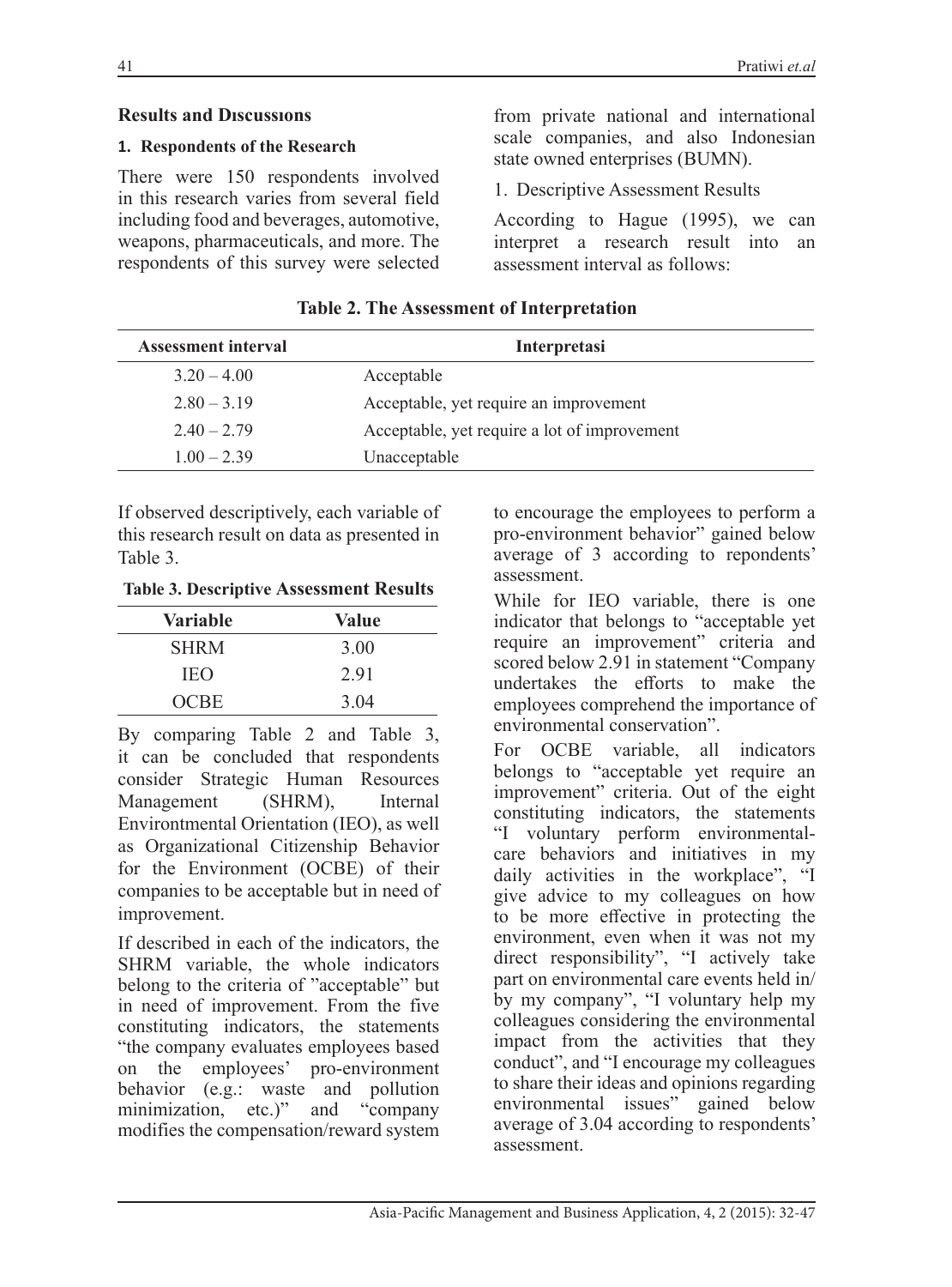#### **2. Validity and Reliability Assessment**

Validity assessment can be presented by using SPSS output. If the question has r statistic greater than r table, it is said as valid. The sum of r table in this research were 150 respondents, thus the r table valued 0.159. Thus, the valid question supposed to have r statistics that are greater than 0.159.

| <b>Variable</b> | <b>Coefficient Correlation</b><br><b>Value of Product Moment</b> | <b>Coefficient Correlation of Product</b><br><i>Moment</i> ( $N=150$ , alfa=0.05) | Conclusion |
|-----------------|------------------------------------------------------------------|-----------------------------------------------------------------------------------|------------|
| X1.1            | $.806**$                                                         | 0.159                                                                             | Valid      |
| X1.2            | $.762**$                                                         | 0.159                                                                             | Valid      |
| X1.3            | $.783**$                                                         | 0.159                                                                             | Valid      |
| X1.4            | $.668**$                                                         | 0.159                                                                             | Valid      |
| X1.5            | $.472**$                                                         | 0.159                                                                             | Valid      |
| X2.1            | $.313**$                                                         | 0.159                                                                             | Valid      |
| X2.2            | $.834**$                                                         | 0.159                                                                             | Valid      |
| X2.3            | $.775***$                                                        | 0.159                                                                             | Valid      |
| X2.4            | $.788**$                                                         | 0.159                                                                             | Valid      |
| X2.5            | $.805***$                                                        | 0.159                                                                             | Valid      |
| X2.6            | $.742**$                                                         | 0.159                                                                             | Valid      |
| Y1.1            | $.779**$                                                         | 0.159                                                                             | Valid      |
| Y1.2            | $.826**$                                                         | 0.159                                                                             | Valid      |
| Y1.3            | $.808**$                                                         | 0.159                                                                             | Valid      |
| Y1.4            | $.686**$                                                         | 0.159                                                                             | Valid      |
| Y1.5            | $.810**$                                                         | 0.159                                                                             | Valid      |
| Y1.6            | $.841**$                                                         | 0.159                                                                             | Valid      |
| Y1.7            | $.742**$                                                         | 0.159                                                                             | Valid      |
| Y1.8            | $.669**$                                                         | 0.159                                                                             | Valid      |

Table 4 indicates that the question from X1 (SHRM), X2 ( IEO) dan Y (OCBE) variables are considered valid.

### **Tabel 5. Reliability Assessment Result**

|    |                      | <b>Reliability Statistics</b> |                                          |                         |
|----|----------------------|-------------------------------|------------------------------------------|-------------------------|
|    |                      | Cronbach's Alpha              | N of Items                               |                         |
|    |                      | 848                           | 3                                        |                         |
|    |                      | <b>Item-Total Statistics</b>  |                                          |                         |
|    | <b>Scale Mean if</b> |                               | <b>Scale Variance if Corrected Item-</b> | <b>Cronbach's Alpha</b> |
|    | <b>Item Deleted</b>  | <b>Item Deleted</b>           | <b>Total Correlation</b>                 | if Item Deleted         |
| X1 | 5.9460               | .653                          | .694                                     | .813                    |
| X2 | 6.0407               | .699                          | .686                                     | .815                    |
|    | 5.9133               | .720                          | .779                                     | .737                    |

The reliability assessment was conducted by employing Cronbach's Alpha, in which variables is seen as reliable when the Conbrach's Alpha value  $> 0.6$ . The analysis result shows that Conbrach's Alpha value for each research variable  $> 0.6$ , thus the research variable is considered reliable.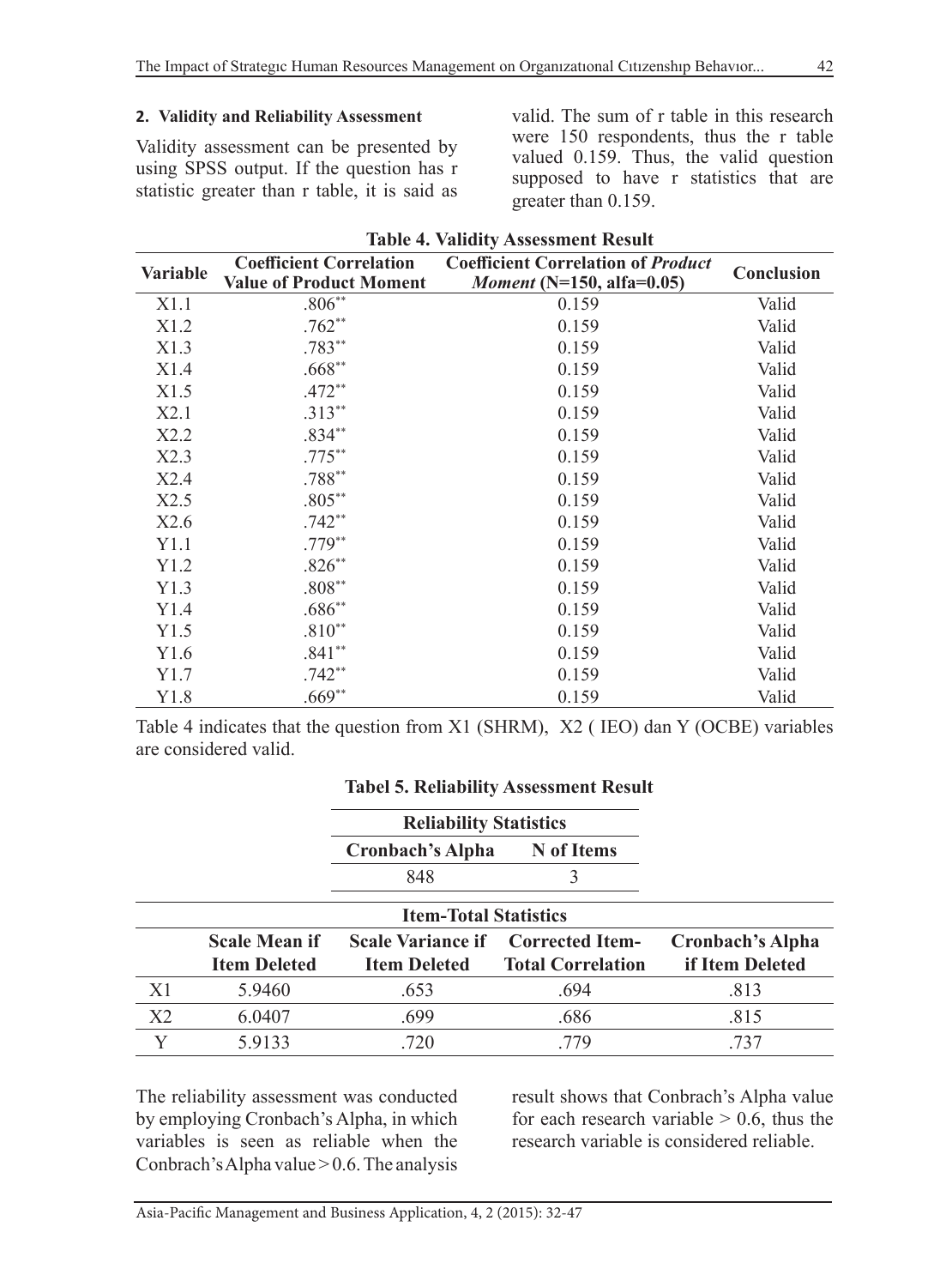

**Figure 2. Normality Assessment Result**

Figure 2 shows that the data spread around the diagonal line and follow the diagonal line direction. This concludes that the regression model meets the normality assumption.

| <b>Table 6. Autocorrelation Assessment Result</b> |
|---------------------------------------------------|
| Model Summary <sup>b</sup>                        |

| Model |      | R Square | Square | Adjusted R Std. Error of<br>the Estimate | Durbin-<br>Watson |
|-------|------|----------|--------|------------------------------------------|-------------------|
|       | 785ª | .616     | .6 I I | 2.07702                                  | l.820             |

Table 6 shows the DW value of 1.820, and this value will be compared with the table value by using significance value of 5%, the sum of sample of 150 (n), and the sum of independent variables of 2 ( $k=2$ ), thus in DW table will be obtained value of DL=1,706 and dU= 1,760. Due to the DW value of 1.820 is greater than the upper limit (dU) 1,760 and less than 4-1,760  $= 2,240$  (4-du), in accordance with the

decision table  $du < d < 4$ -du (4 then the table will be the value obtained by DW dL  $= 1,706$  and  $dU = 1,760$ . Because the value of the DW 1820 is greater than the upper limit (du) 1,760 and less than  $4-1,760 =$ 2,259 (4-du), in accordance with decision tables du  $\leq d \leq 4$ -du (1.740  $\leq 1,820 \leq 1$ 2.240) then it can be concluded that there is no autocorrelation.



**Figure 3. Heterokesdisity Assessment Result**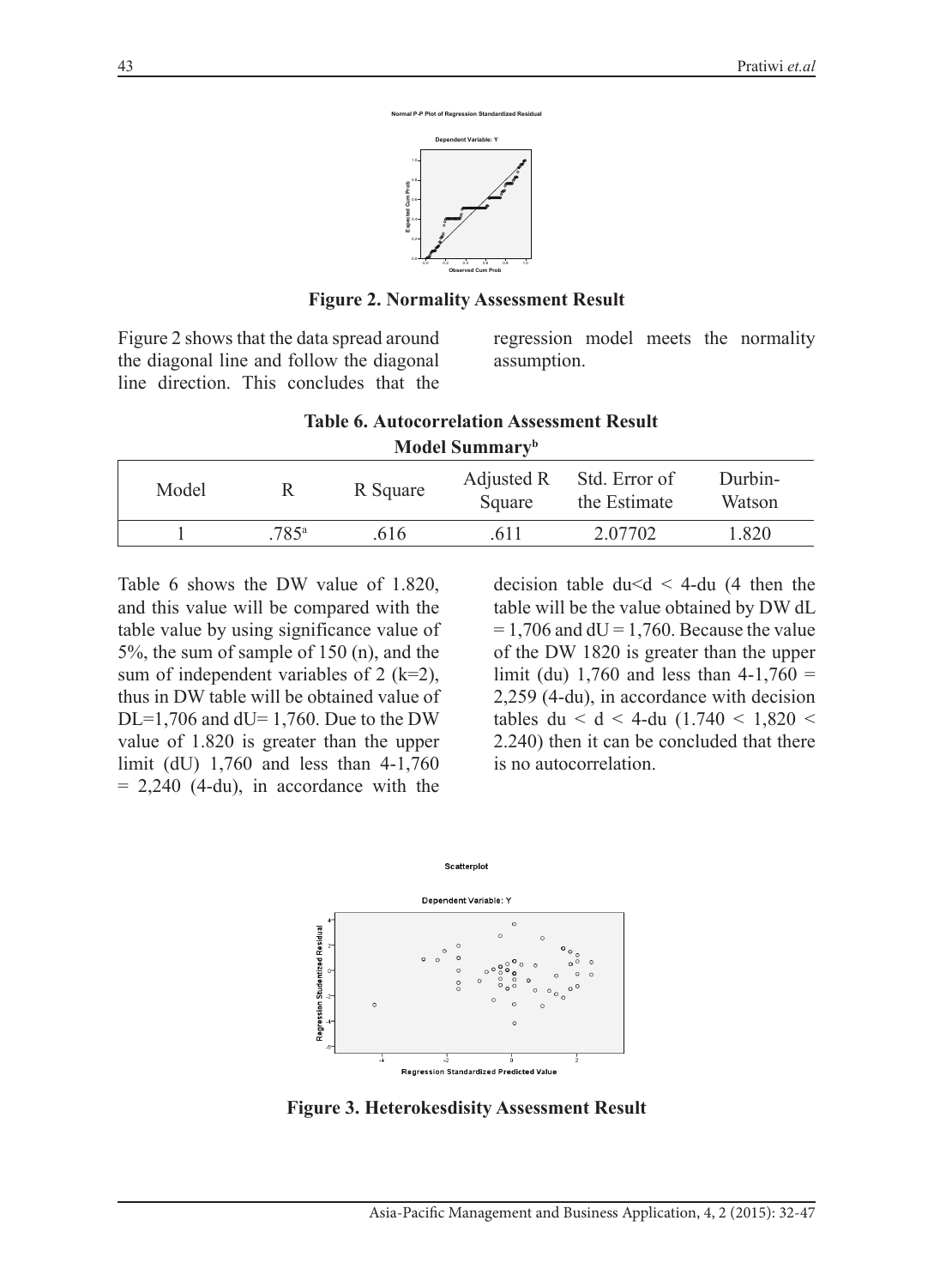A good regression model is a model that has the homoskedastisity, or does not show the heteroskesdatisity. From the above scatterplot graph, is is seen that the dots

spread randomly. This indicates that there is no heteroskesdatisity on the regression model. This means that the regression model is a proper model to be used.

|       |                |                                |               | Coefficients <sup>a</sup>    |       |      |                                |       |
|-------|----------------|--------------------------------|---------------|------------------------------|-------|------|--------------------------------|-------|
| Model |                | Unstandardized<br>Coefficients |               | Standardized<br>Coefficients |       |      | <b>Collinearity Statistics</b> |       |
|       |                | B                              | Std.<br>Error | Beta                         | Sig.  |      | Tolerance                      | VIF   |
|       | (Constant)     | 5.962                          | 1.207         |                              | 4.940 | .000 |                                |       |
|       | X1             | .558                           | .089          | .411                         | 6.296 | .000 | .612                           | 1.635 |
|       | X <sub>2</sub> | .564                           | .080          | .459                         | 7.028 | .000 | .612                           | 1.635 |

### **Table 7. Multicollinearity Assessment Result**

Table 7 shows the tolerance value  $>0.1$ and the VIF<10, thus it can be said that the model does not experience multicollinearity.

1. Regression Assessment Result

The regression assessment of model of this research indicates that:

- In accordance with the referred previous research, this research also finds a positive significant influence of Strategic Human Resources Management (SHRM) towards Organizational Behavior for Environment (OCBE).
- There is a positive significant influence of internal environmental orientation (IEO) towards organizational citizenship behavior for environment (OCBE) variables. The previous research did not undertake an

assessment to observe the correlation of both variables.

• Internal environmental orientation (IEO) does not moderate the influence of Strategic Human Resources Management (SHRM) towards Organizational Citizenship Behavior for Environment (OCBE). This finding is not in accordance with the previous research that stated that IEO positively moderates the correlation between SHRM and OCBE. In this respect, the research analyzed that this case has the possibility to come up because the researcher has modified the indicators of SHRM variables in which these indicators describes pro-environment human resources management, thus it can minimize the shift with the IEO constituting variables. The results are presented as follows.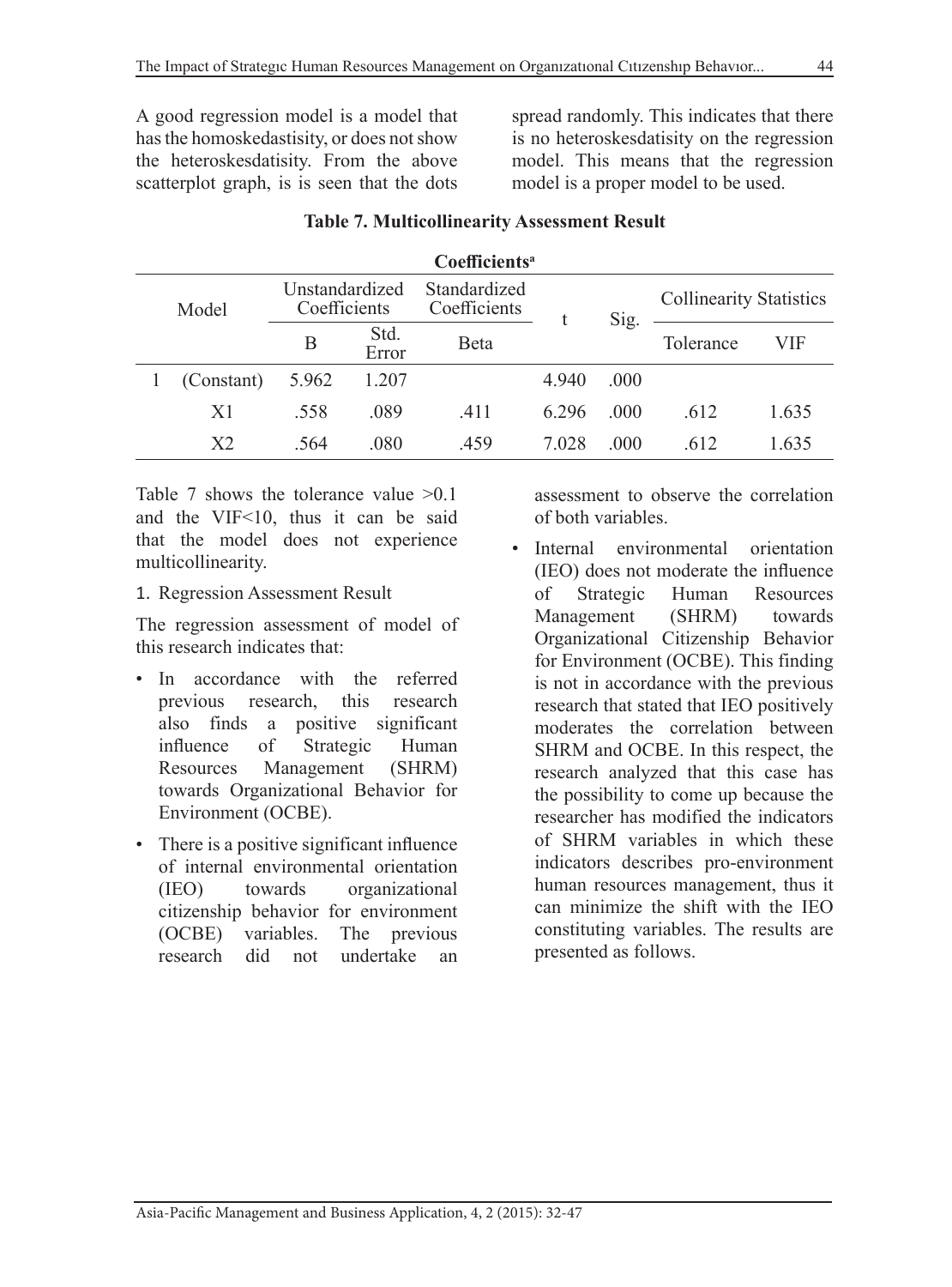|       |            | Unstandardized<br>Coefficients |            | Standardized<br>Coefficients |         |      |
|-------|------------|--------------------------------|------------|------------------------------|---------|------|
| Model |            | В                              | Std. Error | Beta                         |         | Sig. |
|       | (Constant) | 10.074                         | 1.216      |                              | 8.286   | .000 |
|       | X١         | .947                           | .080       | .698                         | 11.850  | .000 |
| 2     | (Constant) | 5.962                          | 1.207      |                              | 4.940   | .000 |
|       | XI         | .558                           | .089       | .411                         | 6.296   | .000 |
|       | X2         | .564                           | .080       | .459                         | 7.028   | .000 |
| 3     | (Constant) | 5.175                          | 3.988      |                              | 1.298   | .196 |
|       | X١         | .611                           | .269       | .450                         | 2.274   | .024 |
|       | X2         | .613                           | .246       | .498                         | 2.495   | .014 |
|       | Moderat    | $-.003$                        | .015       | $-.071$                      | $-.207$ | .836 |

# **Tabel 8. Regression Assessment Result**

**Coefficientsa**

a. Dependent Variable: Y

## **Conclusıons**

This research aims to observe the influence of the antecedent Strategic Human Resources Management (SHRM) and Internal Environmental Orientation (IEO) towards Organizational Citizenship Behavior for Environment (OCBE) variable, and also to observe whether Internal Environmental Orientation (IEO) moderates the influence of Strategic Human Resources Management (SHRM) towards Organizational Citizenship Behavior for Environment (OCBE).

This research involved 150 employees from various manufacturing companies and industries and obtained findings that there is a positive and significant influence of Strategic Human Resources Management (SHRM) towards Organizational Citizenship Behavior for Environment (OCBE), which leads to the conclusion that the Hypotheses 1 is proven. In addition to the research findings, it is also obtained that there is a positive and significant influence of Internal Environmental Orientation (IEO) variable towards Organizational Citizenship Behavior for Environment (OCBE) variable, which leads to the conclusion that the Hypotheses 2 is proven. Meanwhile, the Internal Environmental Orientation (IEO) does not

moderate the influence of Strategic Human Resources Management (SHRM) towards Organizational Citizenship Behavior for Environment (OCBE) which leads to the conclusion that the Hypotheses 3 is not proven. Furthermore, descriptively, respondents consider Strategic Human Resources Management (SHRM), Internal Environmental Orientation (IEO), and Organizational Citizenshipbehavior for Environment (OCBE) of their companies to be acceptable, but in need of improvements.

The descriptive result shows that the employees' behavior on performing pro-environment conduct or termed as Organizational Citizenship Behavior for Environment (OCBE), is considered relatively well. This due to their willingness on considering their duringthe-works behaviors that might affect the environment, taking part on environmentalcare events that contribute in building company's image, also encouraging their colleagues to adopt environmentally friendly behaviors. Nevertheless, there are some behaviors that are in need of improvements such as voluntary performing environmental-care actions on their daily activities, giving advice on how to protect the environment for good even though that was not their duties, actively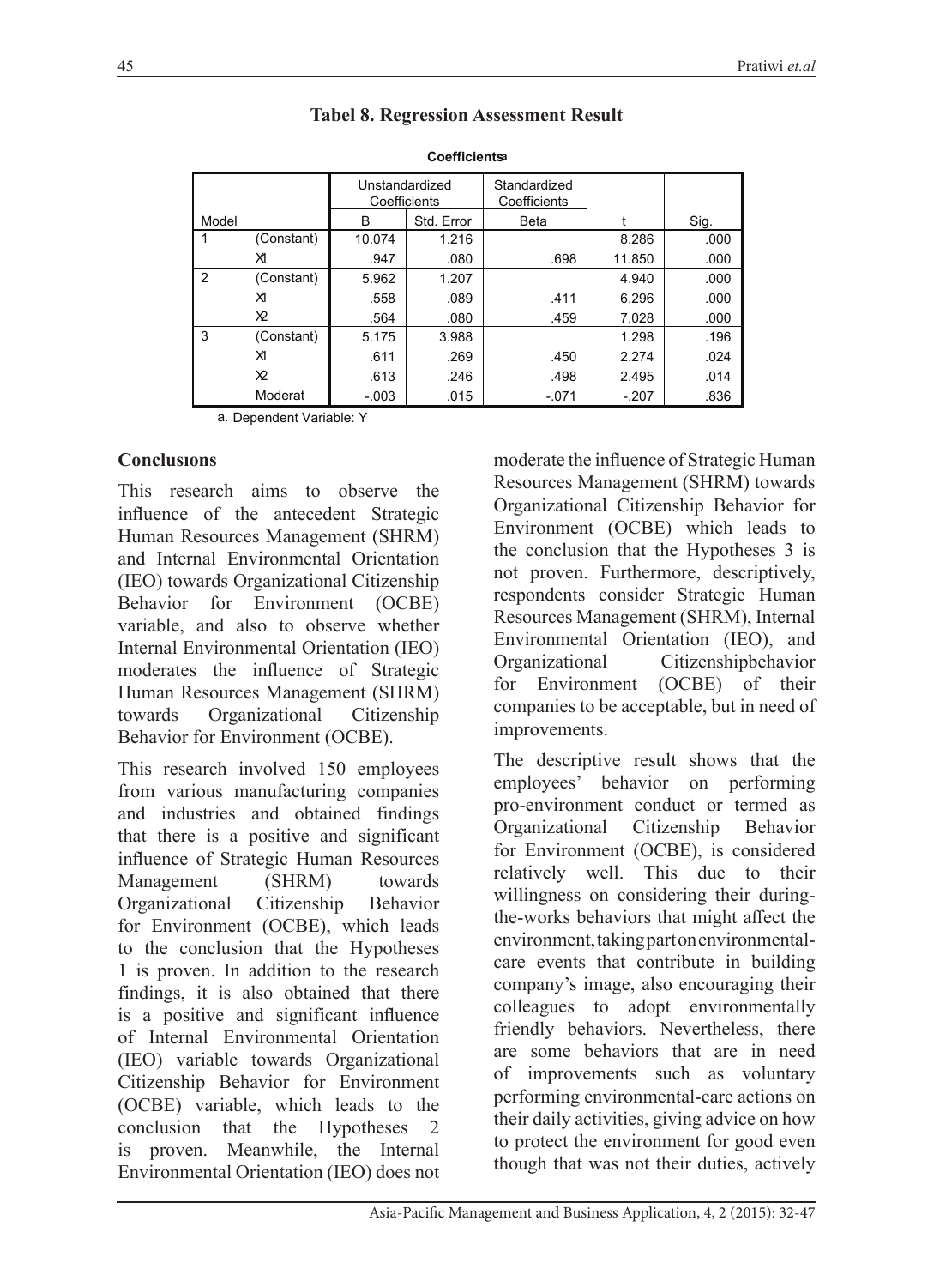participating on environmental-care events held by the company, voluntary helping their colleagues in analyzing the environtmental impact caused by their works, also encouraging their colleagues to share their ideas regarding environmental issues. This findings show that there is a high intention and willingness of the employees to perform pro-environmental behaviors, though the implementation is still in need of improvements. This may be caused by the Strategic Human Resources Management (SHRM) that is considered to have not been optimally implemented, as the performance evaluation system and the reward system that have not been in optimum implementation, also the Internal Environmental Orientation (IEO) as the company's efforts in making the employees comprehend the importance of environment conservation that is considered in need of a lot of emprovements.

Referring to the research results, it is suggested that the manufacturing companies can improve employees' environmental awareness behaviors or Organizational Citizenship Behavior for Environment (OCBE) by developing Strategic Human Resources Management system that orients in environmentalcaring. This includes developing training and development and conducting performance evaluation and reward system which also supported by the role of the company's commanders or lini managers to be in accordance with the strategy. Besides, it is in need of encouraging the Internal Environmental Orientation (IEO) in which IEO can be strengthened through education on the importance of environmental sustainability, values development, regulations, or procedures that are pro-environment.

Though, this research faced constraint regarding on the sample of respondents that are relatively lower compared to the number of the employees at manufacturing companies in Jakarta and its surrounding areas. For this reason, it is suggested to develop further research by adding the number of respondents thus the analysis can be conducted according to the type of industry.

## **Note on Contributors**

**Pratiwi** is a researcher and consultant at the PPM Management Consulting. As a researcher and consultant, she handle research and consultancy project from many companies in some industries in Indonesia. She is also a lecturer at PPM School of Management for Business Statistics, Human Resources Management, and Organizational Behavior subject. Beside that, she is also a trainer at PPM Management Excecutive Development. She gained her bachelor degree from Bogor Agricultural University majoring in Food Science and Technology. She gained scholarship for her master degree from PPM School of Management majoring in Finance Management. She awarded Accredited Competency Professional (ACP), which is given by Specialist Management Resources (SMR) Malaysia.

**Aini Zahra Silsabiella** is researcher at PPM Management Consulting. As a researcher she handle research project from many companies in some industries in Indonesia. She also has experience as a researcher at National Marketing Management Magazine. She gained her bachelor degree from University of Padjadjaran majoring in Statistic. She has been involved in several academic research like "Application Demerits Control Chart System Method in Quality Control Worsted Yarn".